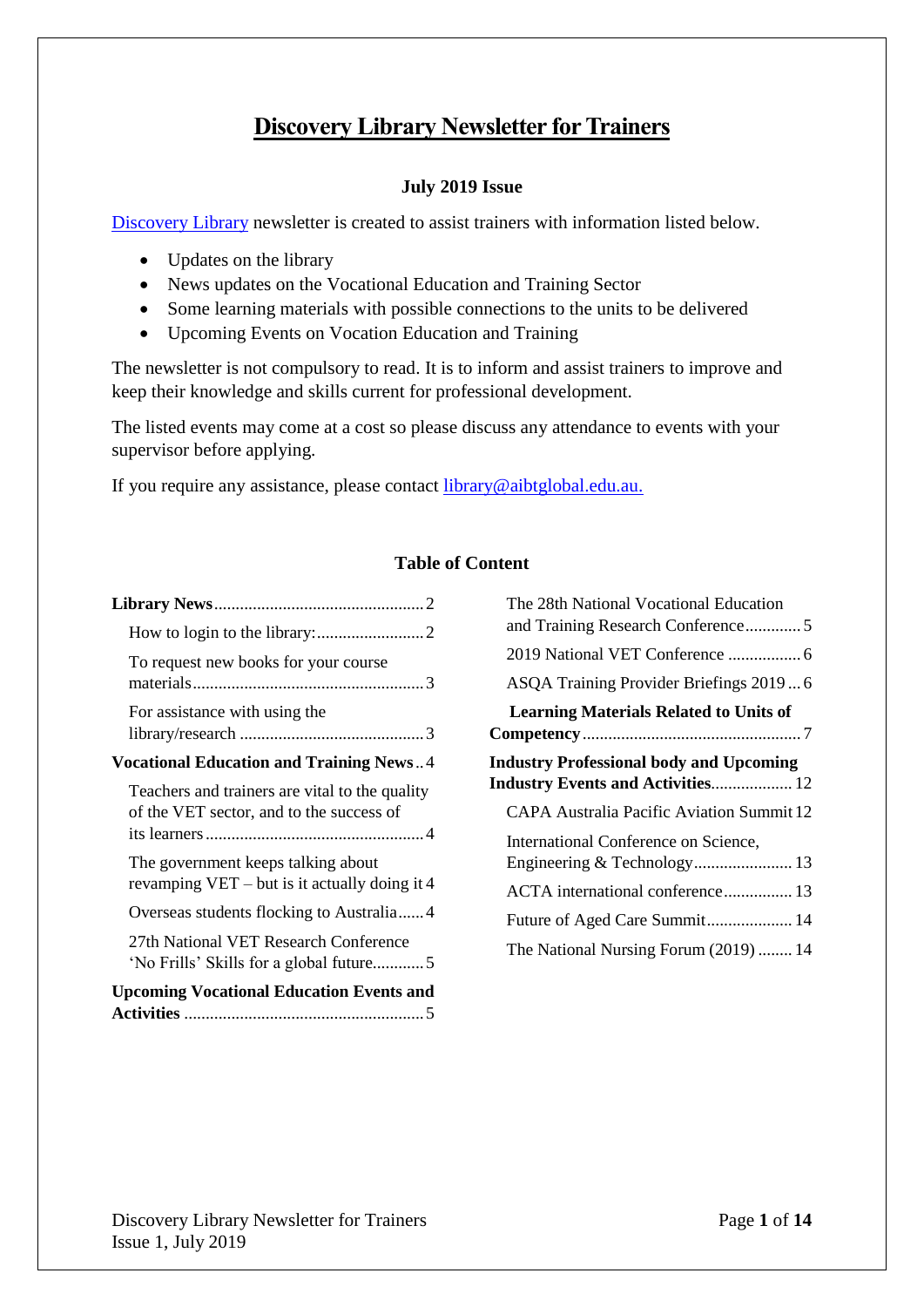# **Library News**

This section provides updates on the Library that may be beneficial to the users of the library.

### <span id="page-1-0"></span>**How to login to the library:**

You can easily access library resources by using your staff AIBT login and password. The steps demonstrate how you access library resources.

**Step 1:** From the AIBT home page click 'discovery library'



**Step 2:** Enter your search terms into 'Search for ebooks' box as indicated below.

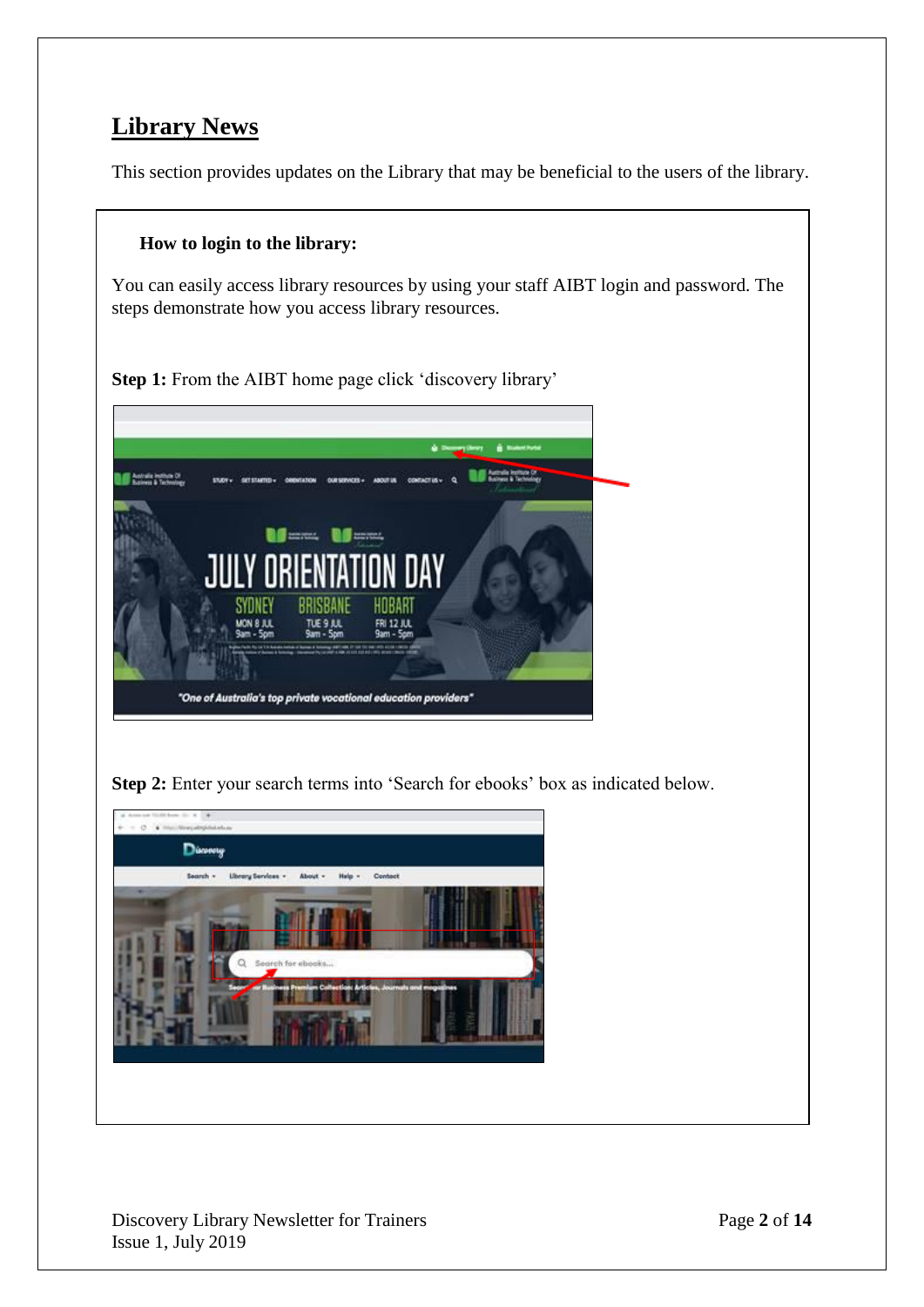

**Step 4:** You will see your results list.

|                                                       |           |                     |                                                                                                                                                                                                                         |                          |   | Search |
|-------------------------------------------------------|-----------|---------------------|-------------------------------------------------------------------------------------------------------------------------------------------------------------------------------------------------------------------------|--------------------------|---|--------|
|                                                       |           |                     | <b>Browse Subjects</b><br><b>Advanced Search</b><br>43                                                                                                                                                                  |                          |   |        |
| Search                                                |           |                     | 160721 book results<br>Save this search Edit this search                                                                                                                                                                |                          |   |        |
| Refine your search                                    |           |                     | RESULTS PER PAGE 10<br>$\vee$                                                                                                                                                                                           | SORT BY Publication date |   |        |
| <b>BOOK STATUS</b>                                    |           | <b>Book Results</b> | <b>Chapter Results</b>                                                                                                                                                                                                  |                          |   |        |
| □ Owned and subscribed to by my library               |           |                     |                                                                                                                                                                                                                         |                          |   |        |
| Unlimited Print, Copy, & Download                     |           |                     | Northanger Abbey                                                                                                                                                                                                        |                          | ≔ |        |
|                                                       |           | <b>AUSTEN</b>       | Austen, Jane Lerner Publishing Group 2019                                                                                                                                                                               |                          |   |        |
| <b>YEAR PUBLISHED</b>                                 |           |                     | ISBN:, 9781512466676                                                                                                                                                                                                    |                          |   |        |
| $\Box$ 2019                                           | 57<br>729 | nosthanges          | SERIES: First Avenue Classics (tm) Ser.                                                                                                                                                                                 |                          |   |        |
| $\Box$ 2018<br>$\Box$ 2017                            | 2205      |                     | Available                                                                                                                                                                                                               |                          |   |        |
| Show more                                             |           |                     |                                                                                                                                                                                                                         |                          |   |        |
|                                                       |           |                     | Essential Indonesian Phrasebook & Dictionary: Speak Indonesian with                                                                                                                                                     |                          | ≔ |        |
| <b>SUBJECT</b>                                        | 4921      | <b>MARINE</b>       | Confidence! (Revised and Expanded)                                                                                                                                                                                      |                          |   |        |
| anguage arts & disciplines / linguistics<br>/ general |           |                     | Nugraha,Iskandar; Ingham, Katherine;and more Tuttle Publishing 2019                                                                                                                                                     |                          |   |        |
| $\Box$ social science / sociology / general           | 4321      |                     | ISBN: 9780804842464, 9781462913381                                                                                                                                                                                      |                          |   |        |
| political science / general                           | 4097      |                     | <b>SERIES: Essential Phrasebook and Dictionary Series</b>                                                                                                                                                               |                          |   |        |
| history / general                                     | 3843      |                     | This portable, user-friendly Indonesian language guide and phrasebook is the cheapest and                                                                                                                               |                          |   |        |
| Show more                                             |           |                     | easiest way to learn Indonesian before and during your trip. If you only want one Indonesian<br>language book-Essential Indonesian is the way to go. Part of Tuttle Publishing's Essential<br>Phrasebooks Series, it is |                          |   |        |
| LANGUAGE                                              |           |                     |                                                                                                                                                                                                                         |                          |   |        |
| □ English                                             | 159897    |                     | Available                                                                                                                                                                                                               |                          |   |        |
| $\Box$ German                                         | 333       |                     |                                                                                                                                                                                                                         |                          |   |        |
| $\Box$ French                                         | 166       | Pocket<br>Korean    | Tuttle Pocket Korean Dictionary: Korean-English English-Korean                                                                                                                                                          |                          |   |        |
| Show more                                             |           | Dictionary          | Park, Kyubyong Tuttle Publishing 2019                                                                                                                                                                                   |                          |   |        |

### <span id="page-2-0"></span>**To request new books for your course materials**

Please complete the online book purchase [request form.](https://library.aibtglobal.edu.au/library-services/purchase-request/)

### <span id="page-2-1"></span>**For assistance with using the library/research**

please contact [library@aibtglobal.edu.au](file:///C:/Users/w.hitchcock/AppData/Local/Microsoft/Windows/INetCache/Content.Outlook/P9KC1WA5/library@aibtglobal.edu.au)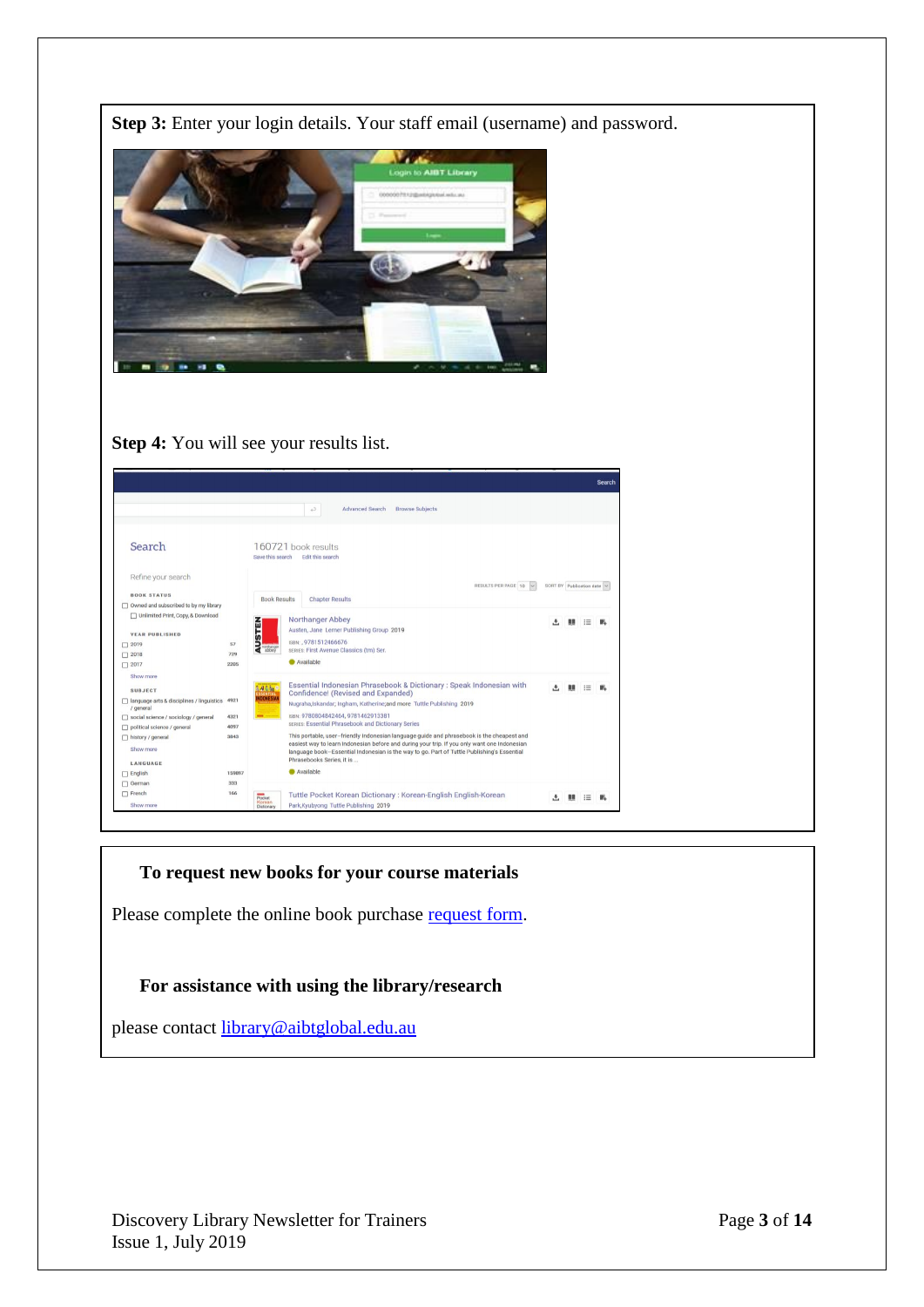# <span id="page-3-0"></span>**Vocational Education and Training News**

This section provides some news and articles relating to the Vocational Education and Training sector. It does not contain all information and updates for the VET sector, but it tries to bring you some important, essential, interesting or informative news.

Please contact the [library](mailto:library@aibtglobal.edu.au) if you would like a copy of any article.

<span id="page-3-1"></span>**[Teachers and trainers are vital to the quality of the VET sector, and to the success of](https://theconversation.com/teachers-and-trainers-are-vital-to-the-quality-of-the-vet-sector-and-to-the-success-of-its-learners-101384)  its [learners](https://theconversation.com/teachers-and-trainers-are-vital-to-the-quality-of-the-vet-sector-and-to-the-success-of-its-learners-101384)**

**Author:** Smith, A.

**Year:** 2018

Teacher preparation has been identified as a key factor in the quality of education, so to improve the quality of the VET sector, we need to ensure teachers and trainers are getting the right training themselves. Other factors – such as funding – affect VET quality and student success.

Retrieved from<http://tinyurl.com/y4tl2ufk> or [click here](https://theconversation.com/teachers-and-trainers-are-vital-to-the-quality-of-the-vet-sector-and-to-the-success-of-its-learners-101384)

## <span id="page-3-2"></span>**[The government keeps talking about revamping VET –](https://theconversation.com/the-government-keeps-talking-about-revamping-vet-but-is-it-actually-doing-it-117743) but is it actually doing it**

**Author:** Pi-Shen, S.

**Year:** 2019

In April 2019, the government-commissioned Joyce review made 71 recommendations to reform the VET sector. Here's what the report said, and what the government is doing about it.

Retrieved from <https://tinyurl.com/y32gko3l> or [click](https://theconversation.com/the-government-keeps-talking-about-revamping-vet-but-is-it-actually-doing-it-117743) here

#### <span id="page-3-3"></span>**[Overseas students flocking to Australia](https://search-proquest-com.brightonpacific.idm.oclc.org/docview/2228653438/28C7E831B07F4080PQ/79?accountid=193703)**

**Author:** Callaghan, B.

**Year:** 2019

Latin America is a rising source of arrivals. When it comes to Australia's market for international education, students from Asia make up the lion's share. However, instead of university courses, the vast majority of students from Latin American countries are heading into the vocational education sector or into English language intensive study before returning home.

Retrieved from [:http://tinyurl.com/y6dtbxyt](http://tinyurl.com/y6dtbxyt) or [click here](https://search-proquest-com.brightonpacific.idm.oclc.org/docview/2228653438/28C7E831B07F4080PQ/79?accountid=193703)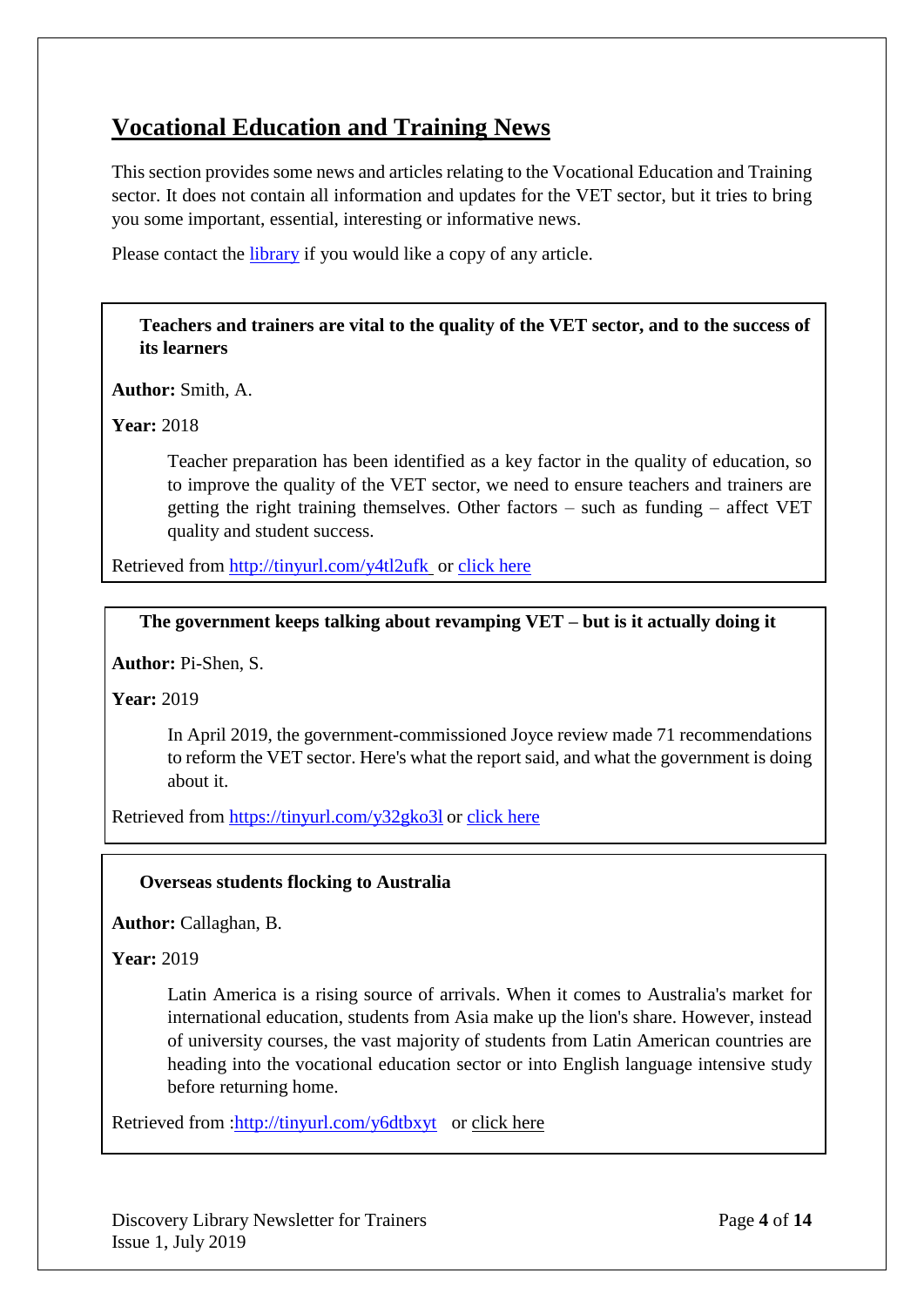## <span id="page-4-0"></span>**27th National VET Research Conference 'No Frills' Skills for a global future**

**Author:** Payton, A. and Knight, G.

**Year:** 2018

Skills for a global future are the skills people will require for work in the increasingly globalised, interconnected world of work. The opportunities underpinning the largest growth will come from knowledge-intensive companies that innovate and export, as they are the most profitable, competitive and productive. To be able to do so, these companies will require a workforce whose skills can match, or are better than, our global competitors.

Retrieved from <https://tinyurl.com/y3qf634x> or [click here](https://www.ncver.edu.au/__data/assets/pdf_file/0041/3179885/Skills-for-a-global-future.pdf)

# <span id="page-4-1"></span>**Upcoming Vocational Education Events and Activities**

This section provides an update to some events and activities within the Vocational Education industry. It does not contain all the information or updates, but tries to bring you some important, essential, interesting or informative events and activities as possible.

## <span id="page-4-2"></span>**The 28th National Vocational Education and Training Research Conference**

**Host:** National Centre for Vocational Education Research and [TAFE SA](https://www.tafesa.edu.au/)

**Location:** [TAFE SA Adelaide campus,](https://www.tafesa.edu.au/locations/metro/adelaide) 120 Currie Street, Adelaide

**Date:** 10-12 July 2019

**Cost:** \$380 or \$469 (with dinner)

*'No Frills'* is a well-known annual national conference where researchers, practitioners, providers, government and industry representatives come together and share knowledge, ideas, insights and solutions surrounding Australia's VET sector.



The 2019 conference program will focus on 'The student journey: skilling for life'**.** The world of work is changing, driven by rapid technological evolution in an increasingly global society. It's almost certain that the skills we develop today won't be enough to operate or compete effectively in the workplaces of tomorrow. Will it be enough for our future workers to earn a single qualification or learn only a few different skills? Where do employability skills fit into the mix?

Register: [https://www.ncver.edu.au/news-and-events/events/28th-national-vocational](https://www.ncver.edu.au/news-and-events/events/28th-national-vocational-education-and-training-research-conference-no-frills)[education-and-training-research-conference-no-frills](https://www.ncver.edu.au/news-and-events/events/28th-national-vocational-education-and-training-research-conference-no-frills)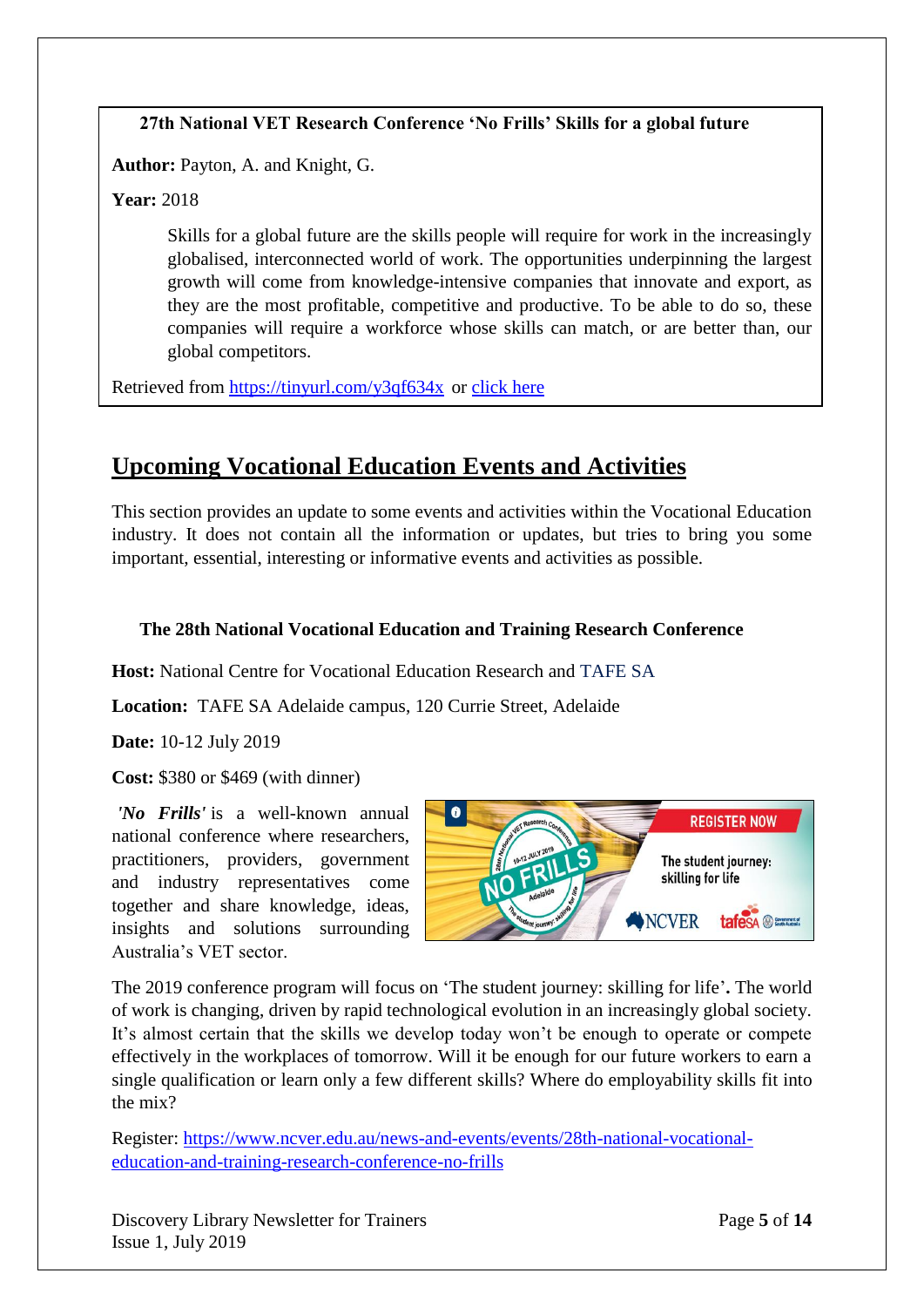

## <span id="page-5-0"></span>**2019 National VET Conference**

**Host:** Velg Training - The Learning Resources Group

**Location:** Brisbane Convention and Exhibition Centre, **Oueensland** 

**Date:** 12-13 September

**Cost:** \$11**00 (member) or \$1240 (non-Members)**

**Innovate Activate Educate** The theme for the two-day conference is 'Innovate Activate Educate' and will focus on

**Sydney**

**Location:** Sage Hotel Wollongong. 62 Harbour Street Wollongong, NSW 2500

multiple streams including, RTO Management & Compliance, Training & Assessing, eLearning, Regulator, Tech in VET, RTO Administration and VET Shaper.

Register: link or<https://www.velgtraining.com/events/938>

### <span id="page-5-1"></span>**ASQA Training Provider Briefings 2019**

#### **Host: Australian Skills and Quality Authority (ASQA)**

#### **Brisbane**

**Location:** Christie Conference Spaces, 320 Adelaide St, Brisbane CBD, QLD

**Date:** 4 July 2019

**Cost:** Free

**Date:** 19 July 2019

**Cost:** Free

These face to face sessions will cover the following topics:

- **•** Important information on core activity across the VET sector
- What providers should expect over the next year
- Q and A with ASQA Commissioners, General Managers and audit staff.

## Registration is essential and can be made through **[Eventbrite](http://asqa.eventbrite.com/)** or visit [https://www.asqa.gov.au/news-publications/news/asqa-training-provider-briefings-2019](https://www.asqa.gov.au/news-publications/news/asqa-training-provider-briefings-2019-commence-27-june) [commence-27-june.](https://www.asqa.gov.au/news-publications/news/asqa-training-provider-briefings-2019-commence-27-june)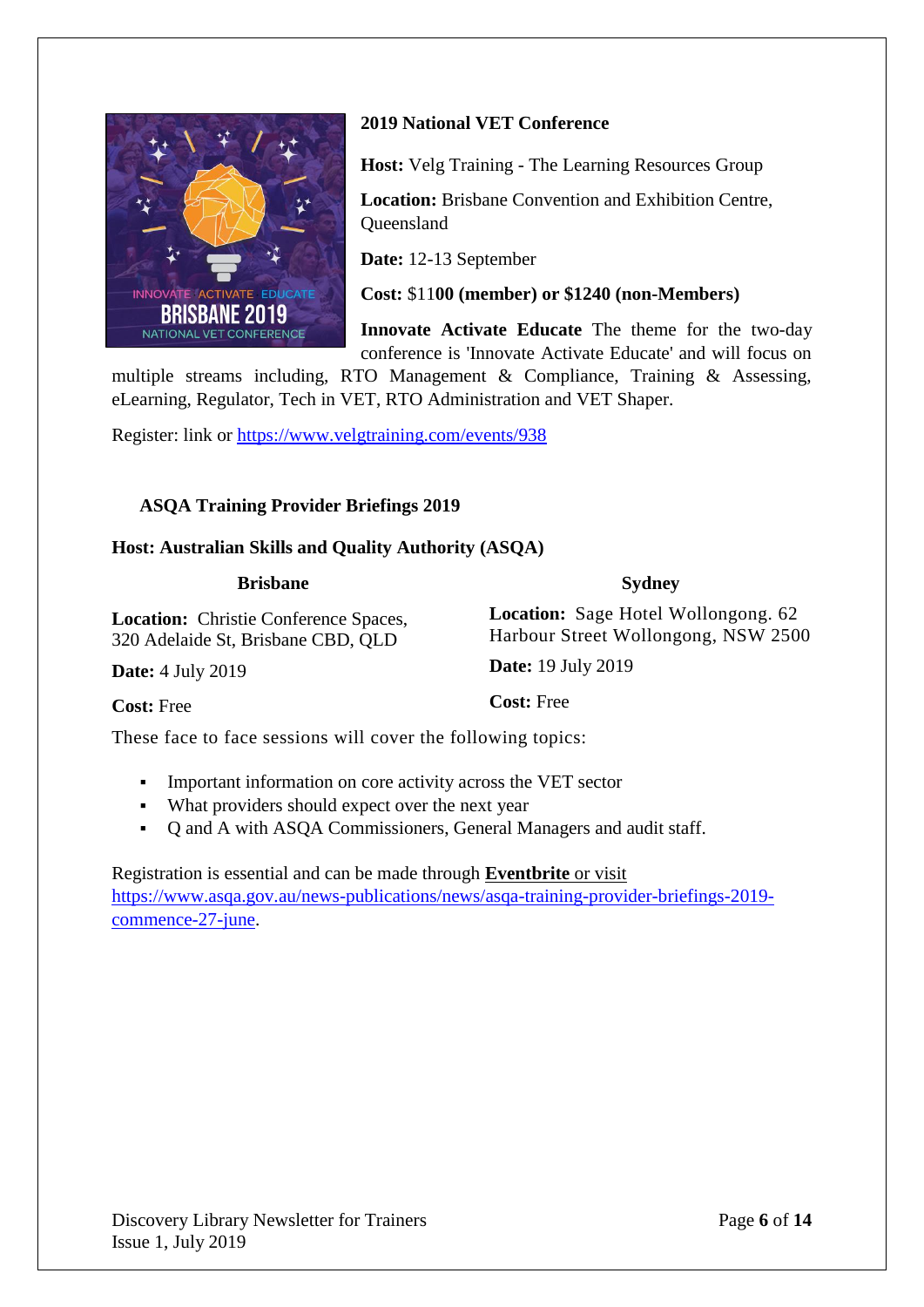# <span id="page-6-0"></span>**Learning Materials Related to Units of Competency**

This section provides information regarding learning materials which possibly relate to Units of Competency (UOCs). Trainers may consider to review these learning materials in order to improve their knowledge and skills.

# **Ace Aviation Aerospace Academy**

**Qualification:** Diploma of Aviation (Aviation Management)

**UOC Code:** UOC BSBMGT517 Manage operational plan

**Learning materials:** Learning guide to develop operational plan*,* Northern Sydney TAFE

> This learning guide relates to UOC BSBMGT 517, Manage operational plan, and is published by Northern Sydney TAFE. It provides steps on types of planning, stages of operational planning, stakeholders, establishing goals, defining tasks, research and timelines, financial and personnel resources.

Retrieved from<http://tinyurl.com/y685jcat> or [Click here](https://nsfsakai.nthsydney.tafensw.edu.au/access/content/group/0f4ea869-0e76-4936-b16e-7407f58a3a5d/ManagementAndSmallBusiness/Manage%20Operational%20Plan/documents/bsbmgt517_learning_guide_topic_1_v1_36.pdf)

**Qualification:** Certificate III in Aviation (Remote Pilot - Visual Line of Sight)

**UOC Code:** UOC AVIE0001 Operate aeronautical radio

**Learning material:** Aeronautical radio operator fact sheet CASA

> This fact sheet relates to UOC AVIE0001, Operate aeronautical radio, and was published by CASA (Civil Aviation Safety Authority). It provides details on holding an aeronautical radio operator certificate – who needs one, regulatory conditions, knowledge standards, English language requirements.

Retrieved from <https://tinyurl.com/y3vv3mcj> or [click here](https://www.casa.gov.au/standard-page/aeronautical-radio-operator-certificate-aroc)

# **Ada School of Information Technology**

**Qualification:** Advanced Diploma of Information Technology

**UOC Code:** ICTSUS601 Integrate sustainability in ICT planning and design projects

**Learning material:** *The Challenge of ICT long-term sustainability*

This material relates to ICTSU 601, Integrate sustainability in ICT planning and design projects, and includes discussion of CO2 emissions and power consumption calculations

Retrieved from<https://tinyurl.com/y33fc5wj> or [click here.](https://pdfs.semanticscholar.org/7ec2/44a230f9d7c7f4a8b61fcb8347b68b04ac80.pdf?_ga=2.155560627.984159100.1561428839-2012586692.1561428839)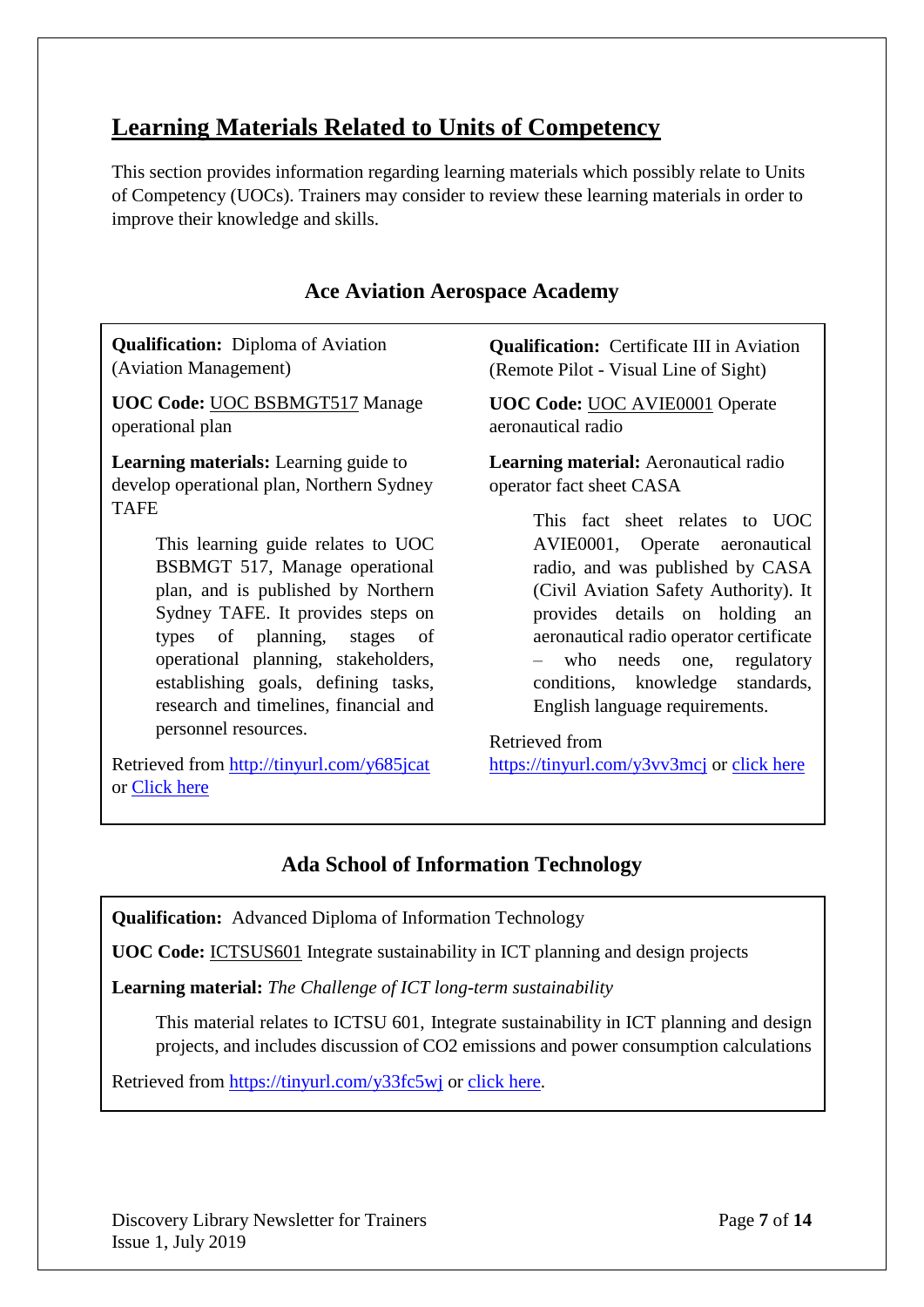**Qualification:** Advanced Diploma of Information Technology

**UOC Code:** ICTSUS601 Integrate sustainability in ICT planning and design projects

**Learning material:** Information and Communications Technologies for Sustainable Development Goals: State-of-the-Art, Needs and Perspectives

This paper discusses the roles and opportunities that ICTs (Information and Communications and Technology)s play in pursuing sustainable development goals.

Retrieved from <https://arxiv.org/pdf/1802.09345.pdf>

**Qualification:** Diploma of Information Technology

**UOC Code:** UOC ICTNWK507 Install, operate and troubleshoot medium enterprise routers

**Learning material:** *Cisco trouble shooting overview*

This material relates to UOC ICTNWK507, Install, operate and troubleshoot medium enterprise routers, and describes applying sound troubleshooting processes to determine network connectivity

Retrieved from<https://tinyurl.com/yy4f8pbp> or [click here](https://www.cisco.com/en/US/docs/internetworking/troubleshooting/guide/tr1901.html)

# **Branson Business School**

**Qualification:** Diploma of Accounting

**UOC Code:** FNSACC311 - Process financial transactions and extract interim reports (supersedes FNSACC301)

**Learning material:** *[Interim reporting](https://www.accountingtools.com/articles/what-is-interim-reporting.html)*

This article relates to UOC FNSACC311, Process financial transactions and extract interim reports, and includes information on factors to consider when constructing and interim report.

Retrieved from<https://tinyurl.com/y3mrf66a> or [click here](https://www.accountingtools.com/articles/what-is-interim-reporting.html)

**Learning material:** *[Manual Accounting vs computerized accounting](https://www.experience.com/advice/professional-development/manual-accounting-versus-computerized-accounting/)*

This material relates to UOC FNSACC311, Process financial transactions and extract interim reports, and contains information on the accounting cycle.

Retrieved from<https://tinyurl.com/y4x3anrm> or [click here](https://www.experience.com/advice/professional-development/manual-accounting-versus-computerized-accounting/)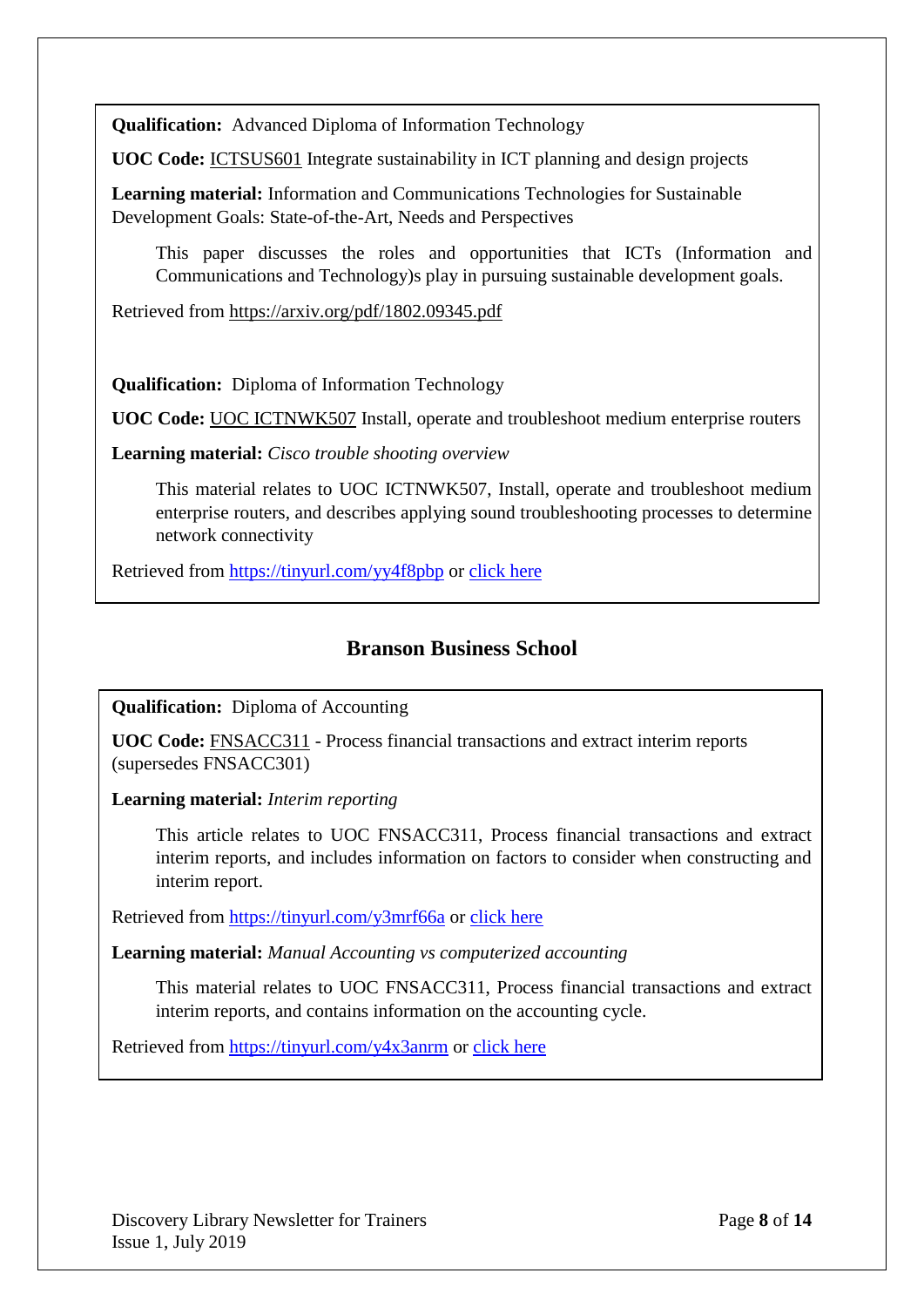**Qualification:** Diploma of Project Management

**UOC Code:** BSBPMG516 Manage project information and communication

**Learning material:** *[Managing communications effectively and efficiently](https://www.pmi.org/learning/library/managing-communications-effectively-efficiently-5916)*

This material relates to UOC BSBPMG516 as it contains information on implementing project information and communication processes

Retrieved from<https://tinyurl.com/y4x3anrm> or [click here](https://www.pmi.org/learning/library/managing-communications-effectively-efficiently-5916)

**Learning material:** *[Creating a project management communication plan](https://www.teamgantt.com/blog/project-management-communication-plan)*

This material relates to UOC BSBPMG516 as it contains information on setting a communication plan.

Retrieved from<https://tinyurl.com/y6dyome9> or [click here](https://www.teamgantt.com/blog/project-management-communication-plan)

**Qualification:** Diploma of Marketing and Communication

**UOC Code:** BSBMKG507 Interpret market trends and developments

**Learning material:** *Interpret market trends and developments trainer manual*

This material relates to UOC BSBMKG507 as it contains information regarding interpreting trends and market developments.

Retrieved from<https://tinyurl.com/y5q9lple> or click [here](https://compliantlearningresources.com.au/wp-content/uploads/2017/03/BSBMKG507-Trainer-Manual-Sample-1.pdf)

**Qualification:** Advanced Diploma of Business

**UOC Code:** BSBMKG607 Manage market research

**Learning material:** *Market research*

This material relates to BSBMKG607, Interpret market trends and developments, and provides information on preparing a market research plan.

Retrieved from<https://www.business.gov.au/marketing/marketing-research>

**Qualification:** Graduate Diploma of Strategic Leadership

**UOC Code:** BSBLDR801 Lead personal and strategic transformation

**Learning material:** *How to lead transformation*

This article provides information on providing strategic leadership during change processes. This information may relate to BSBLDR801.

Retrieved from<https://www.insidehr.com.au/how-to-lead-transformation/> or [click here.](https://www.insidehr.com.au/how-to-lead-transformation/)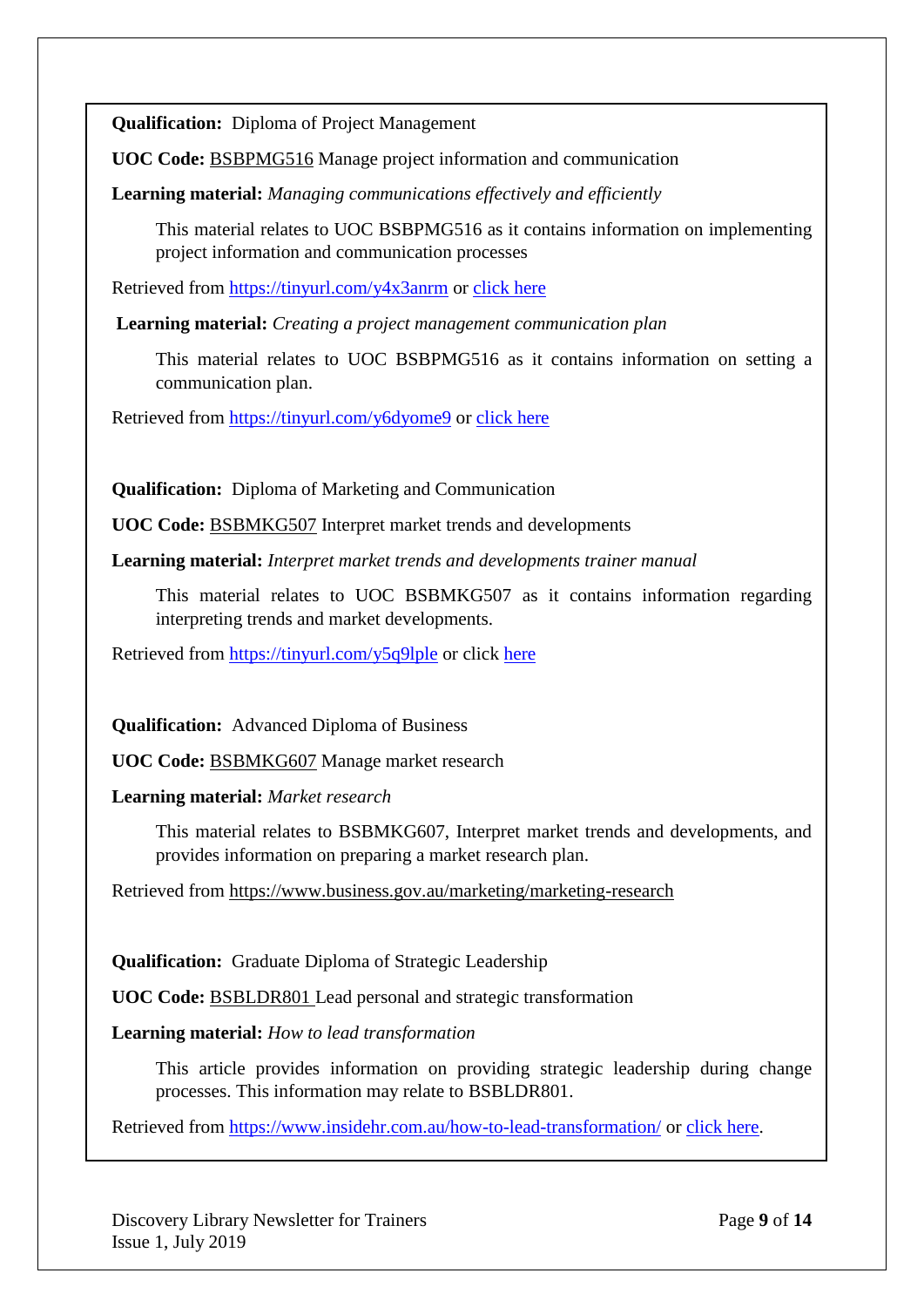# **Diana School of Community Services**

**Qualification:** Certificate III in Early Childhood Education and Care

**UOC Code:** CHCECE001 Develop cultural competence

**Learning material:** *Understanding cultural competence*

> This link relates to CHCECE001, Develop cultural competence, and includes information on building an understanding about culture

Retrieved from <https://tinyurl.com/y6jxn3t9> or [click here](http://www.earlychildhoodaustralia.org.au/nqsplp/wp-content/uploads/2012/05/EYLFPLP_E-Newsletter_No7.pdf) **Qualification:** Diploma of Community Services & Certificate IV in ageing support

**UOC Code:** CHCPRP001 Develop and maintain networks and collaborative partnerships

**Learning material:** *Develop and maintain networks*

> The learning material provides information on develop collaboration strategies, work collaboratively and maintain networks.

# Retrieved from

<https://tinyurl.com/y6hpy35w> or [click here](https://aspire-solidus-production.s3-ap-southeast-2.amazonaws.com/assets/CXPRP001/samples/CXPRP001.pdf)

# **Fleming School of Health Sciences**

**Qualification:** Diploma of Nursing

**UOC Code:** HLTENN004 Implement, monitor and evaluate nursing care plans

**Learning material:** *Implementing and evaluating care (the nursing process[\)](http://what-when-how.com/nursing/implementing-and-evaluating-care-the-nursing-process-part-1/)*

> This webpage relates to HLTENN04, Implement, monitor and evaluate nursing care plans since it provides information on implement and monitor a person' care needs.

Retrieved from <https://tinyurl.com/y565hakq> or [click here](http://what-when-how.com/nursing/implementing-and-evaluating-care-the-nursing-process-part-1/) **Qualification:** Diploma of Remedial Massage

**UOC Code:** CHCDIV001 Work with diverse people

**Learning material:** *Work with diverse peopl[e](http://what-when-how.com/nursing/implementing-and-evaluating-care-the-nursing-process-part-1/)*

> This webpage relates to CHCDIV001, Work with diverse people, and provides information on communicate with people from diverse backgrounds and appreciate diversity

Retrieved from <https://tinyurl.com/yypx5a6a> or [click here](https://yourdecision.oten.tafensw.edu.au/pluginfile.php/570/mod_page/content/99/CHCDIV001_Sample_loco_html/p284.htm)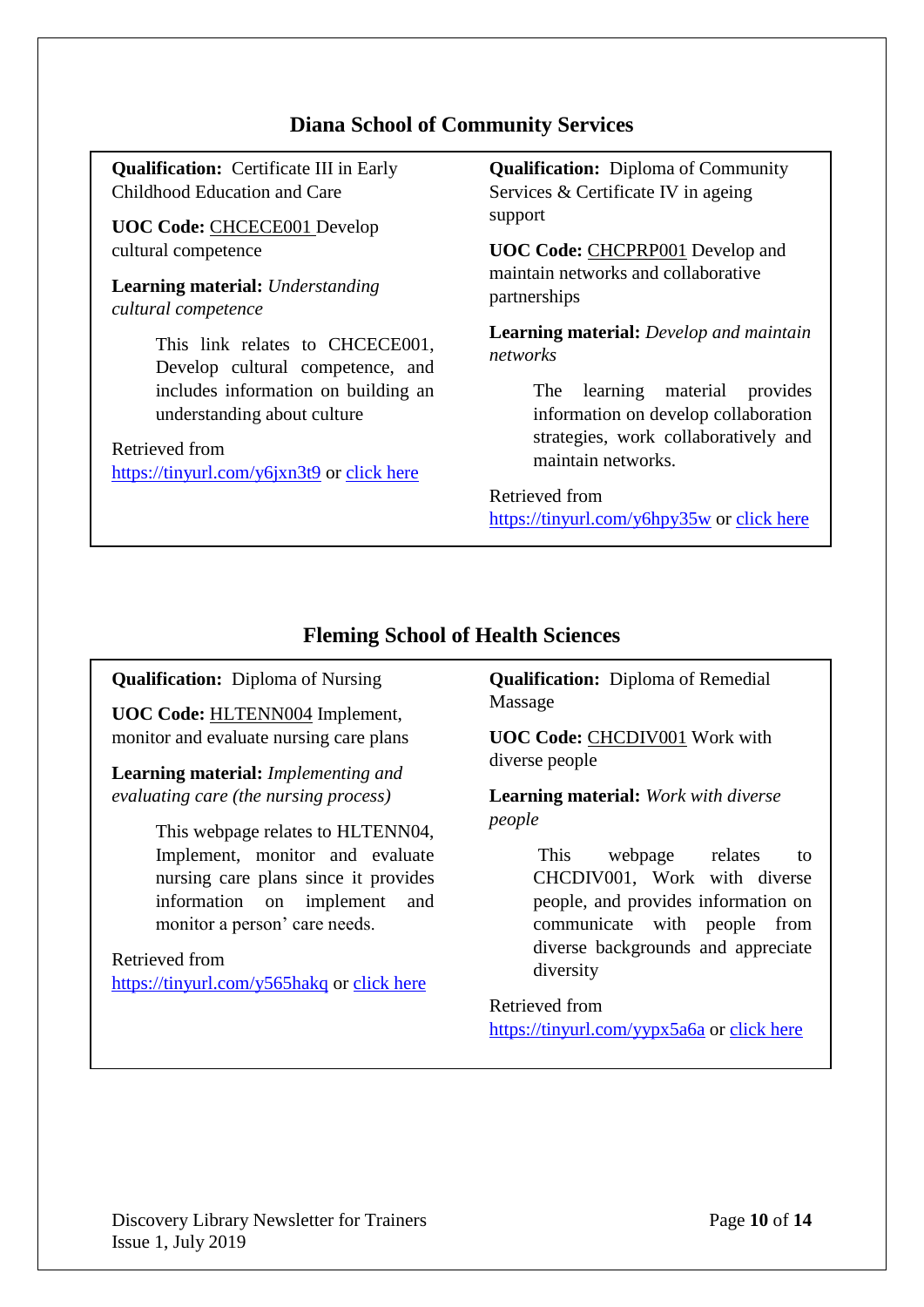# **Sheldon School of Hospitality**

**Qualification:** Diploma of Hospitality Management

**UOC Code:** SITXCCS002 Provide visitor information

**Learning material:** *Aboriginal Land Care Education Progra[m](http://what-when-how.com/nursing/implementing-and-evaluating-care-the-nursing-process-part-1/)*

This document relates to UOC SITXCCsOO2, Provide visitor information, with steps on locating information visitors need, available facilities, info about natural areas.

Retrieved from<https://tinyurl.com/yypx5a6a> or [click here](https://www.greeningaustralia.org.au/wp-content/uploads/2017/11/ALEP_No25_Provide_Visitor_Information_SAMPLE.pdf)

**Qualification:** Certificate IV in Patisserie

**UOC Code:** SITHPAT001 Produce cakes

**Learning material:** *Sharon Spadley cake making (Page 61)*

The magazine relates to UOC SITHAT001, Produce cakes, Select ingredients, prepare equipment and decorate cakes. On page 61, Kellie Rudland interviewed Sharon Spradley who is a well-known name in the world of cake baking and decorating. The interview might provide insight and inspiration to whoever produces cakes

Retrieved from<https://tinyurl.com/yyl7gxko> or [click here](https://view.joomag.com/cake-magazine-by-australian-cake-decorating-network-august-2018-cake-magazine/0933644001534935156?short)

**Qualification:** Certificate III in Commercial Cookery

**UOC Code:** SITHCCC008 Prepare vegetable, fruit, eggs and farinaceous dishes

**Learning material:** *Prepare vegetable, fruit, eggs and farinaceous dishes – Trainee Manual*

This document relates to UOC SITHCCC008, Prepare vegetable, fruit, eggs and farinaceous dishes, and provides information on prepare and cook vegetables and fruit, follow standard recipes, present vegetable and fruit menu

Retrieved from<http://tinyurl.com/y3wktp39>or [click here](http://www.waseantourism.com/ft/Toolbox%20Development%20II:%2098%20toolboxes%20for%20Front%20Office,%20F&%20B%20Services%20and%20Food%20Production/Submission%20to%20ASEC/2nd%20submission%20of%2024%20draft%20TBs_210113/Prepare%20vegetables,%20eggs%20and%20farinaceous%20dishes/TM_Prepare_veg_eggs_&_farinaceous_dishes_190113.pdf)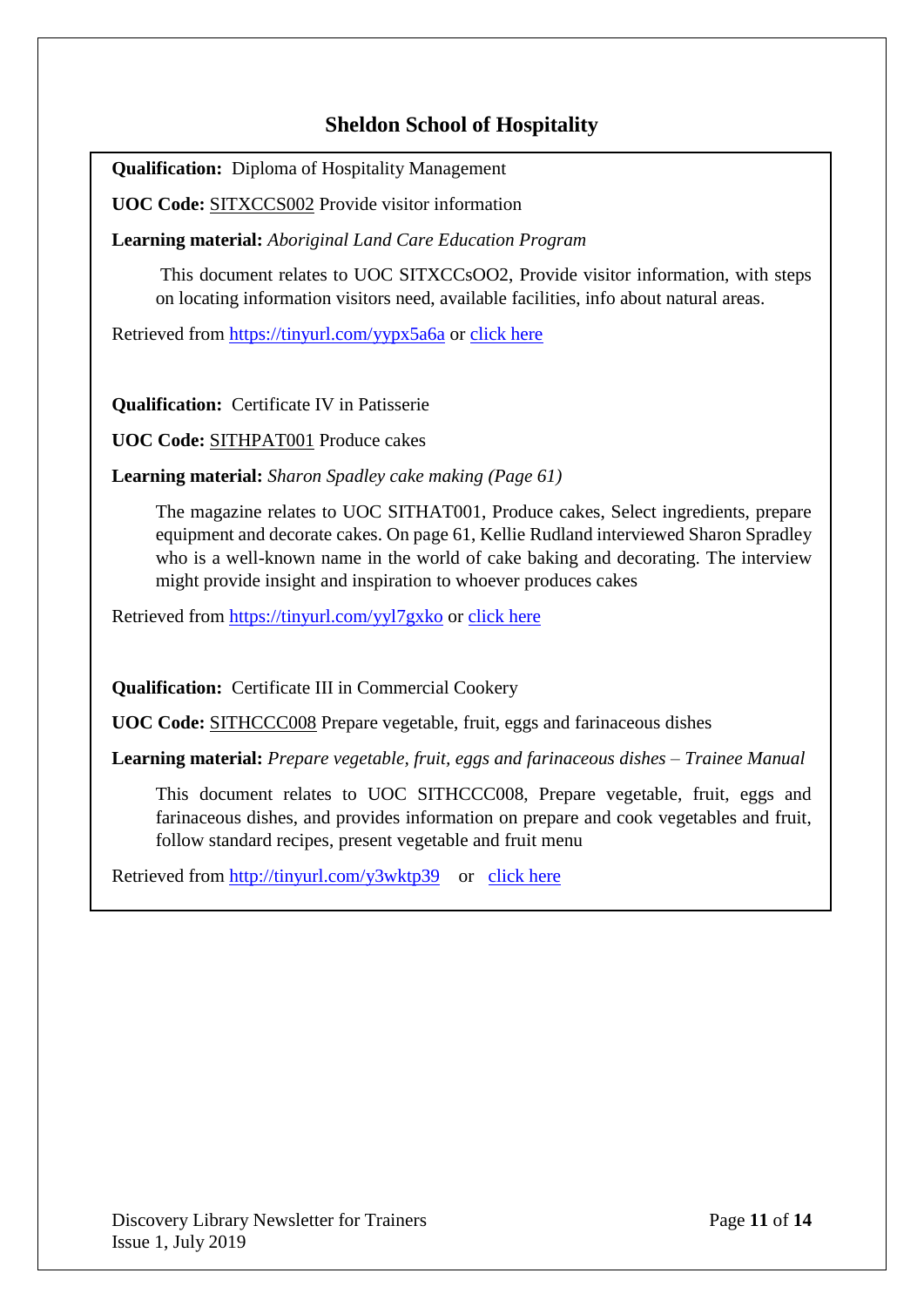# <span id="page-11-0"></span>**Industry Professional body and Upcoming Industry Events and Activities**

This section provides some details on relevant Associations and Industry organisations which can provide professional development opportunities and conferences. It does not contain all the information or updates, but tries to bring you as many important, essential, interesting or informative events and activities as possible.

# **Ace Aviation Aerospace Academy**

[CASA](https://www.casa.gov.au/) - Civil Aviation Safety Authority.

The CASA website contains wealth of information on Rules and Regulations, Safety Management, checklists, Manuals and Handbooks and much more.

Visit:<https://www.casa.gov.au/>

[CAPA Centre for Aviation](https://centreforaviation.com/)

The latest aviation, airline and airport news and data as well as current in depth industry analysis and research from around the world.

Visit: [https://centreforaviation.com](https://centreforaviation.com/)

### <span id="page-11-1"></span>**CAPA Australia Pacific Aviation Summit**

**Host:** [CAPA](https://www.tafesa.edu.au/)

**Location:** Sofitel Sydney Wentworth, 61-101 Phillip St Sydney NSW

**Date:** 1-2 Aug 2019

The conference will cover areas like air market readjustment accelerates as AUD shifts promise changes in travel patterns and more.

Visit: <https://10times.com/corporate-travel-innovation>

# **Ada School of Information Technology**

[ACS](https://www.acs.org.au/) - The Professional Association for Australia's ICT sector.

The professional association and peak body representing Australia's ICT sector. ACS delivers authoritative independent knowledge insights, building relevant technology capacity and capability that catalyses Australian innovation and speeds the adoption of technology for the benefit of commerce, government and society.

It also provides CPD and education courses, publications and news items.

Visit:<https://www.acs.org.au/>

[ITPA](https://www.itpa.org.au/) - [Information Technology](https://www.itpa.org.au/)  [Professionals Association](https://www.itpa.org.au/)

Contains details of short courses, monthly newsletter, news items.

Visit: https://www.itpa.org.au/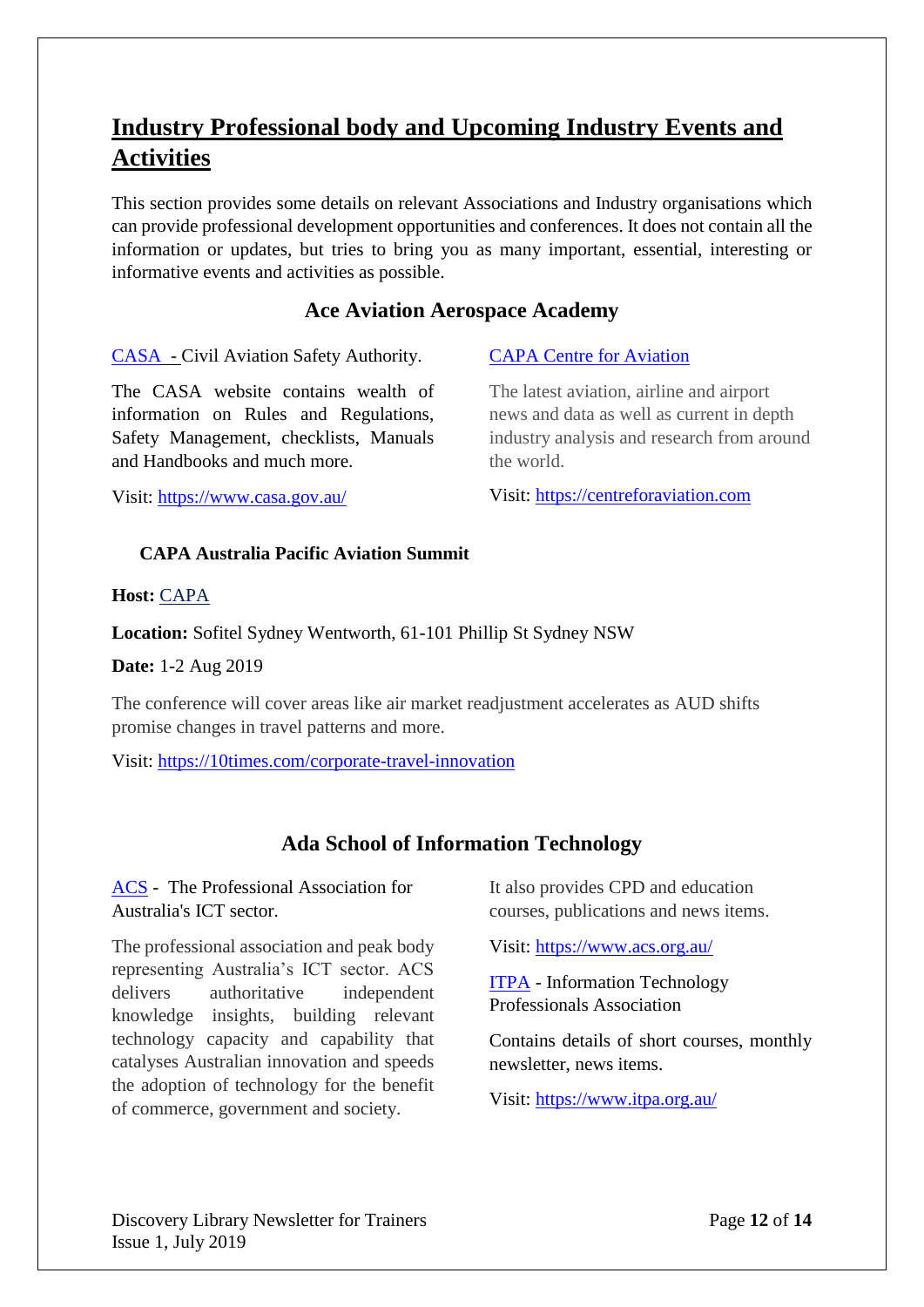### <span id="page-12-0"></span>**[International Conference on Science, Engineering & Technology](https://www.google.com/search?rlz=1C1GCEU_enAU832AU832&ei=RtgKXbTzCtC2rQHB_6uYDQ&q=computer+conferences+brisbane+2019&oq=computer+conferences+Brisbane&gs_l=psy-ab.1.1.33i160l2.10906.14162..16490...0.0..0.234.1617.0j6j3......0....1..gws-wiz.......0i71j0j0i22i30j33i22i29i30j33i21.PnZ14lGRfP8&ibp=htl;events&rciv=evn&sa=X&ved=2ahUKEwj484vr6_biAhVZOisKHQ7nBfYQ5bwDMAF6BAgJEA8#fpstate=tldetail&htidocid=bf7GJeHRIdQ64v-0JpA8-A%3D%3D&htivrt=events)**

**Conference organiser:** [10 times.](https://10times.com/icset-australia)com

**Location:** Brisbane Technology Park

**Date:** Thu 8 Aug – Fri 9 Aug

The International Conference on Science, Engineering & Technology aims to provide the platform for Students, Engineers, Scientists, Researchers and Academicians to share the knowledge and ideas in the recent trends in the field of Science, Engineering & Technology

Visit:<https://10times.com/icset-australia>

# **Bespoke Grammar School of English**



ACTA - Australian Council of TESOL Associations

Provides information on professional standards for teachers, journal TESOL in context, news items.

Visit:<http://www.tesol.org.au/>



# <span id="page-12-1"></span>**ACTA international conference**

Host: ACTA (Aust Council of TESOL Associations)

**Location:** Brisbane Technology Park

**Date:** 30 Sep – 2 Oct 2020

Visit: [http://www.tesol.org.au/ACTA-](http://www.tesol.org.au/ACTA-Conference)**[Conference](http://www.tesol.org.au/ACTA-Conference)** 

# **Branson Business School**

[CPA](https://www.cpaaustralia.com.au/) - Certified Public Accountant



CPA Australia is one

of the world's largest accounting bodies with its core services to members including education, training, technical support and advocacy. They provide professional resources, CPA Program and other training and events.

Visit:<https://www.cpaaustralia.com.au/>

[AMI](https://ami.org.au/) - Australian Marketing Institute.

Its core purpose is to support progress in the careers of the members and advance the marketing profession. It provides training, webinars and events.

Visit:<https://ami.org.au/>

Discovery Library Newsletter for Trainers Page **13** of **14** Issue 1, July 2019